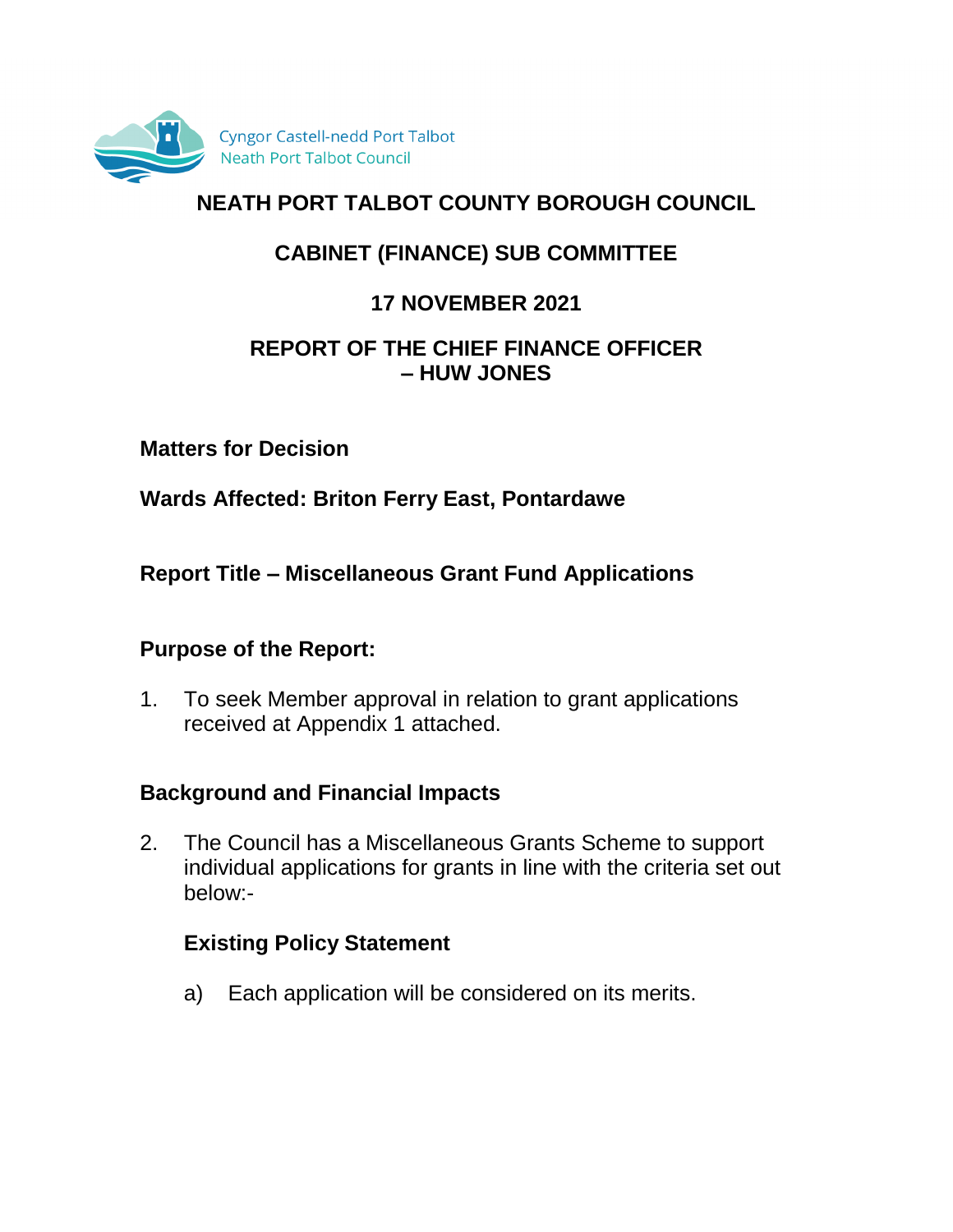- b) The Committee will only approve applications for financial assistance from voluntary or charitable organisations which are manifestly committed to voluntary endeavours of a local nature. This will not preclude the consideration of applications where the disposal of funds is outside the area but still provides significant benefits for the people from the Neath Port Talbot area.
- c) No applications will be considered from religious bodies except relating to church halls and other premises where there is significant community use of the property for nonreligious activities.
- d) No applications will be considered from other public funded bodies such as community councils, hospital trusts, etc. or where the benefit may be in lieu of their contributions such as appeals for hospital equipment.
- e) Applications from individuals may be considered where both the person and the community derive a benefit.
- f) No grants will be made to any individual or organisation whose prime purpose is to distribute their funds to other charitable bodies.

## **Miscellaneous Grant funding available**

3. Members have approved a budget of £2,500 for miscellaneous grants for 2021/22. There are no commitments against this budget to date.

#### **Integrated Impact Assessment**

4. There are no impacts in respect of the obligations to the Council under the Equality Act 2010, the Welsh Language Standards (No 1) Regulations 2015, the Environment (Wales) Act 2016 and support via this grant provides generally a positive impact in respect of the Wellbeing and Future Generations (Wales) Act 2015.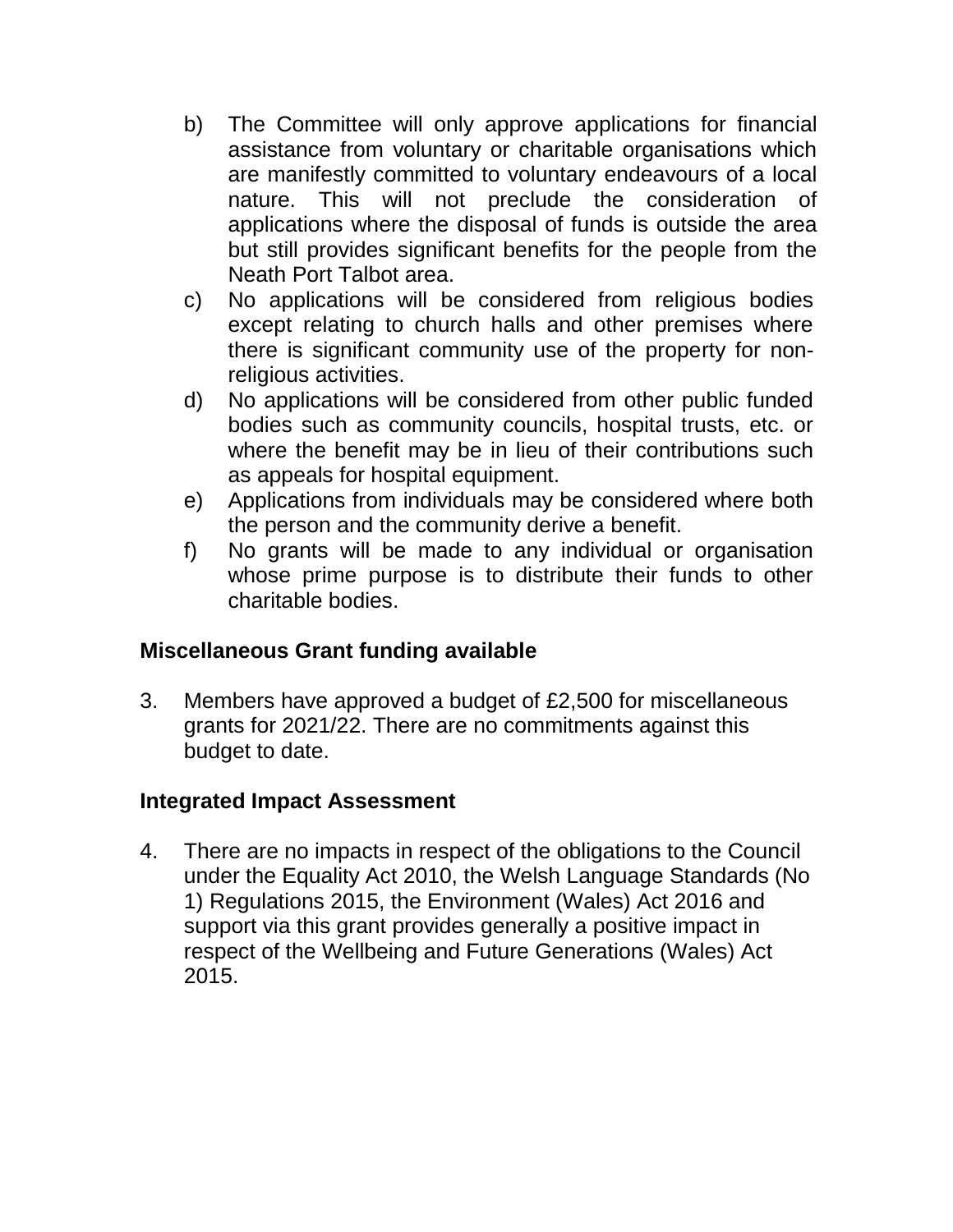### **Valleys Communities Impacts**

5. Applications for grant are available to voluntary and charitable organisations across the county borough.

#### **Workforce Impacts**

6. There are no workforce impacts.

# **Legal Impacts**

7. Grants are provided in line with the approved scheme criteria.

#### **Risk Management Impacts**

8. All grant applications are considered on their own merit and in line with the approved scheme criteria.

## **Consultation**

9. There is no requirement for external consultation on this item.

#### **Recommendation**

10. It is recommended that Members approve the applications set out in Appendix 1 to this report.

#### **Reason for Proposed Decision**

11. To decide on the amount of financial support in respect of the grant application received.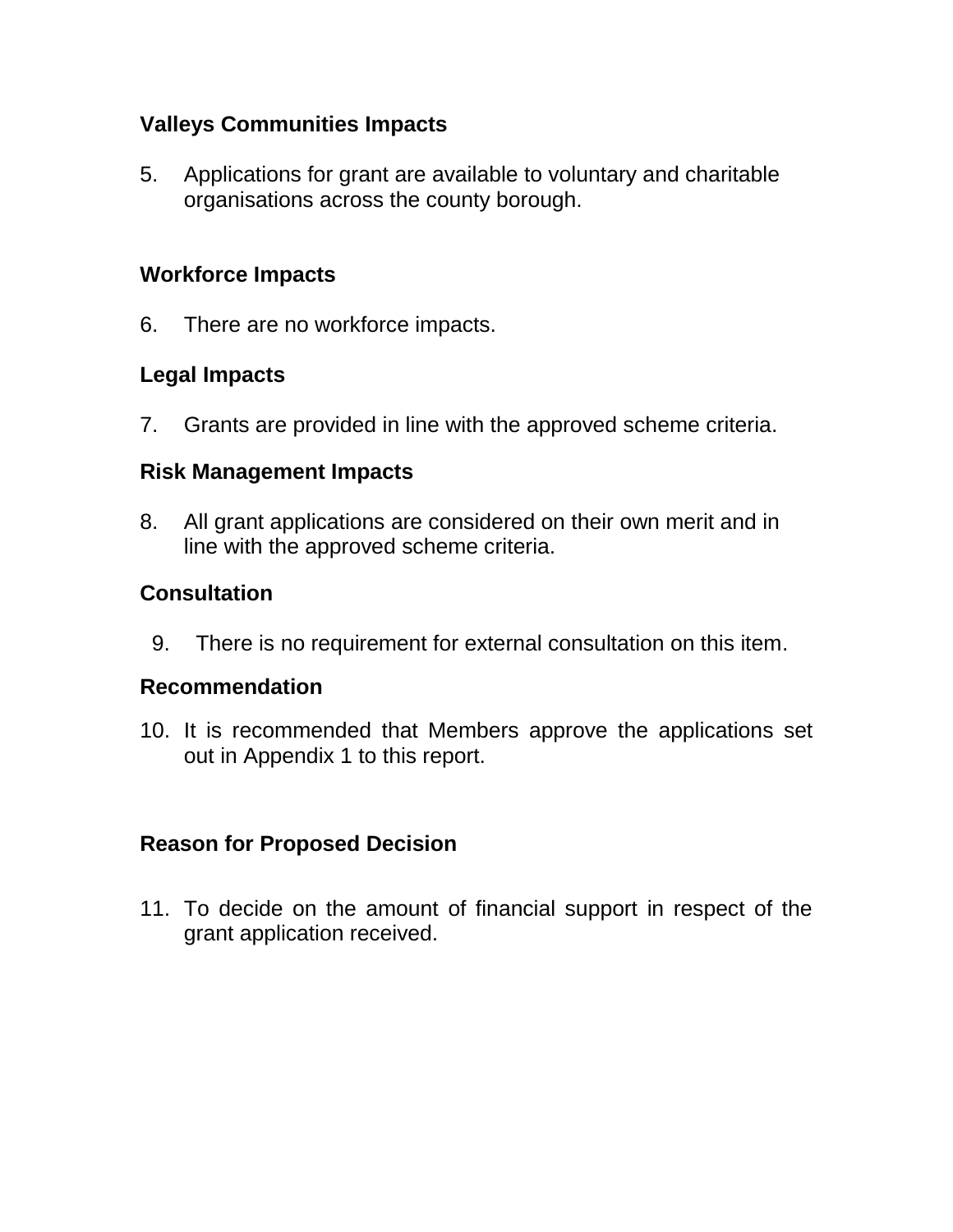#### **Implementation of Decision**

12. The decision is proposed for implementation after the three day call in period

## **Appendices**

13. Appendix 1 – Schedule of grant applications.

# **List of Background Papers**

14. Grant Applications

# **Officer Contact**

Mr. Huw Jones – Chief Finance Officer Email: [h.jones@npt.gov.uk](mailto:h.jones@npt.gov.uk)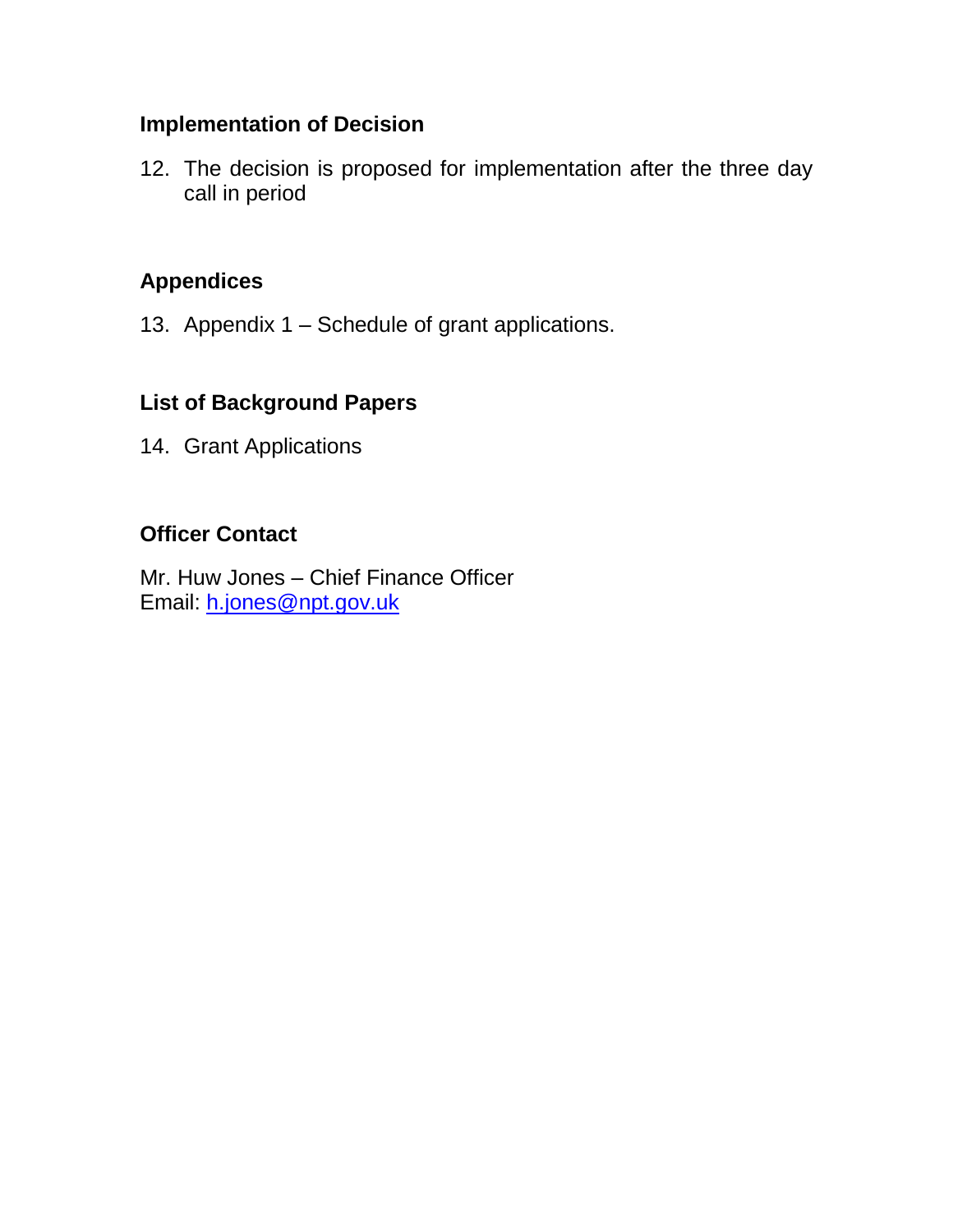### **APPENDIX 1**

#### **SCHEDULE OF GRANT APPLICATIONS**

| <b>Applicant</b>                             | <b>Purpose</b>                                                                                                                                                                                           | <b>Amount</b><br><b>Request/Cost</b><br>of "Project"                                                                                  | <b>Previous Support</b>                                                 | <b>Comments</b>                                                                                                                                                                                                                        |
|----------------------------------------------|----------------------------------------------------------------------------------------------------------------------------------------------------------------------------------------------------------|---------------------------------------------------------------------------------------------------------------------------------------|-------------------------------------------------------------------------|----------------------------------------------------------------------------------------------------------------------------------------------------------------------------------------------------------------------------------------|
| <b>Graig Bowling</b><br>Green<br>Association | The Trustees of<br><b>Graig Bowling</b><br><b>Green Association</b><br>have applied for<br>grant assistance in<br>relation to the<br>Lease of Bowls<br><b>Pavilion Neath</b><br><b>Road Briton Ferry</b> | <b>Grant towards</b><br>the cost of rent<br>of £715 pa wef<br>17 <sup>th</sup> October<br>2021 which is<br>increasing<br>from £650 pa | P&R board<br>18/02/2016 approved<br>100% grant of rent<br>amount £650pa | Due to Covid<br>restrictions it is<br>proposed to delay the<br>increase in rent until<br>17 <sup>th</sup> October 2022 and<br>continue to provide<br>existing grant of £650<br>pa until 16 <sup>th</sup> October<br>2022. Thereafter a |
|                                              |                                                                                                                                                                                                          |                                                                                                                                       |                                                                         | grant of £715 pa will<br>be provided until the<br>next rent review.                                                                                                                                                                    |